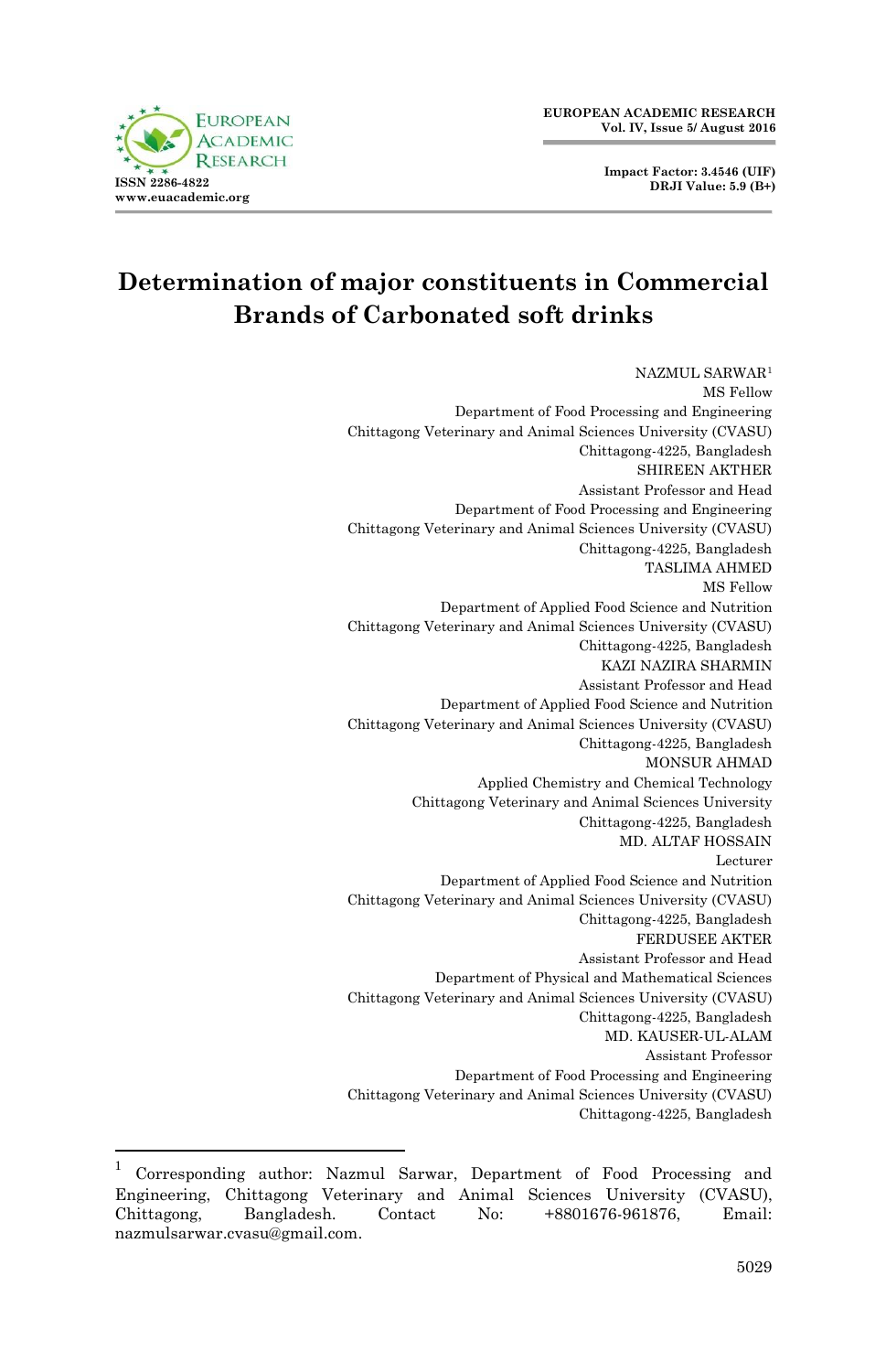#### **Abstract:**

*Carbonated Soft drinks (CSD) are consumed daily in all over the world due to its sharpness, mouth feel, flavor, refreshment and thirst quenching potential. The increasing demand of CSD needs to ensure high quality during its production otherwise it can cause health risk to the consumers. The present study was carried out to determine the major constituents in Commercial Brands of CSD in Bangladesh. For this purpose Commercial branded CSD samples (coded as A, B, C , D and E) were purchased from various retail shops in Bangladesh. Major constituents that affect the quality of drinks like Carbonation volume, PH, Titratable Acidity (TA), Brix and Inverted Brix (IB) content were determined. The magnitudes of levels were found as Carbonation Volume 3.12-3.90, pH 3.2-4, TA 9.15-12.29, Brix 10.52-13.35 and IB 11.14-13.72. A comparison of level of those quality parameter were done among different brands of CSD. The levels of those constituents were found within permitted range of different approved authorities. But in some samples those limit exceeded the limits which can cause health risk to humans. Therefore, routine inspection and quality assurance and control should be ensured during production. High quality raw materials need to use during production of CSD. Monitoring and controlling program for the quality of the CSD necessary in order to ensure safe consumption and minimize the possible underlying risk.* 

**Key words:** Carbonated Soft Drinks, Carbonation, Brix, Inverted Brix, Quality control, Quality assurance.

#### **1. INTRODUCTION**

Commonly, a soft drink refers to almost any cold drink that does not contain alcohol [1]. Soft drinks usually contain carbonated water, high fructose corn syrup or sucrose, caramel color, phosphoric acid and flavors [2]. The drinking of carbonated soft drinks (CSD) is as old as human history, and the serving of drinks for profit is as old as the concept of profit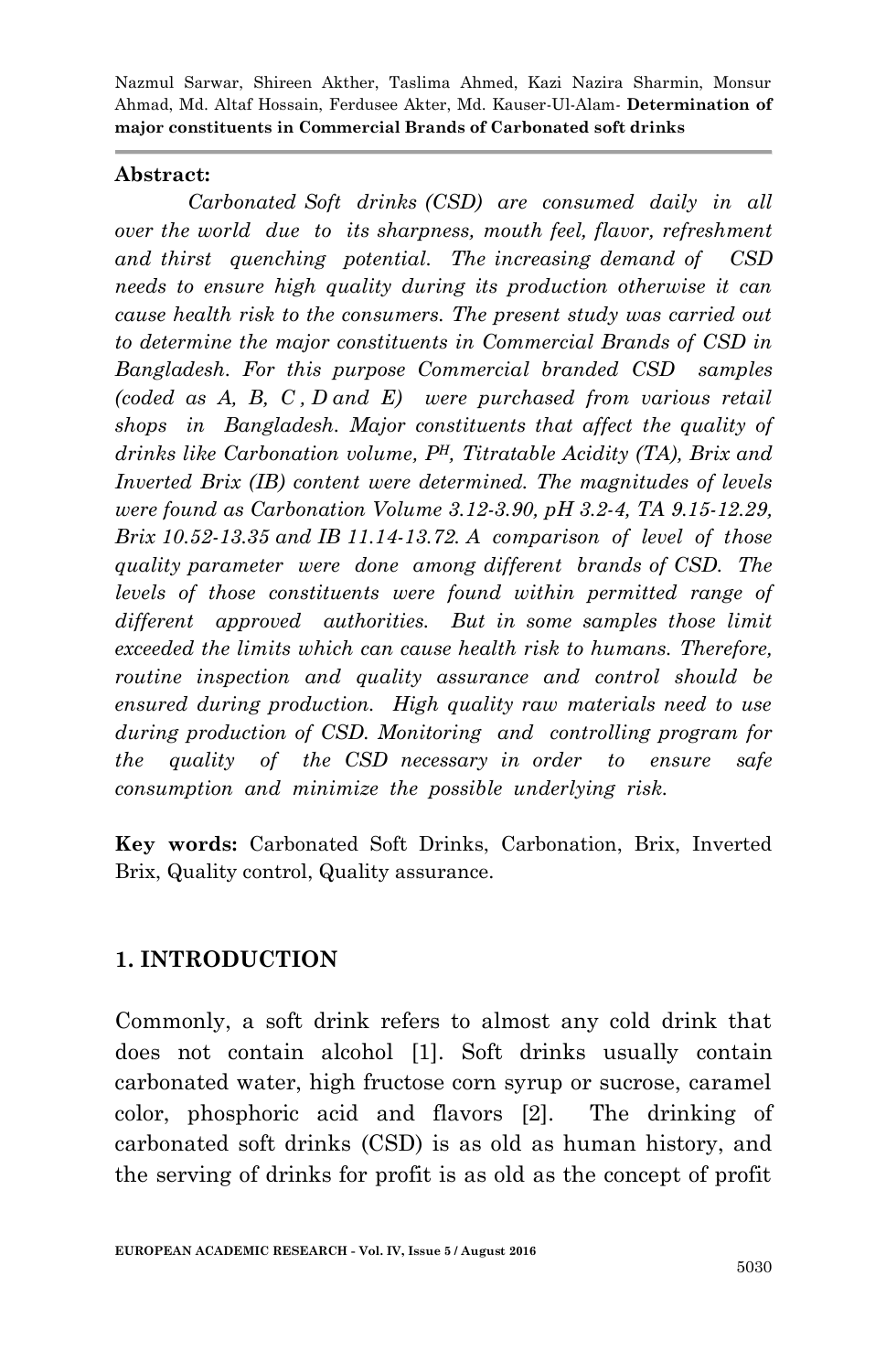itself. In most cultures over the centuries, these have been accepted as an essential part of everyday life.

CSD are consumed mainly for refreshment. Refreshment is very important to people of all ages at work and play. Sugar sweetened soft drink contains energy giving carbohydrate, which is a refreshing addition to a balanced diet [3]. These can also be psychologically refreshing during stress. Soft drinks contribute to the healthy and enjoyable diet. Soft drinks in addition to water also meet the fluid requirement. Besides water, body needs other nutrients for growth, energy and good health. Selected beverages can provide this vital combination of protein, carbohydrate, fat, vitamins, minerals and water. Hence, soft drinks provide part of the total daily intake of liquid and energy. The second area of nutritional significance is the ability of soft drinks to promote rapid uptake of salts and water by body. Soft drinks are the part of balanced diet and healthy lifestyle as these contain health elements like vitamins and calcium. The consumers choose the soft drinks that best suit their lifestyle, tastes, nutritional needs and physiological constraints [4].

The origin of soft drinks lies in the development of fruitflavored drinks. In 1767, Englishman Joseph Priestley first discovered a method of infusing water with carbon dioxide to make carbonated water. His invention of carbonated water (also known as soda water) is the major and defining component of most soft drinks [1],[5]. At present the global beverages industry exceeded \$1 trillion. Like other countries of the world, beverages have become part of our culture and serve as social enjoyment. Bangladesh has a relatively hot weather and people tend to be thirstier. So they prefer to take soft drinks most of the time. Carbonated beverage entered into Bangladesh market in the later part of 1980s [6]. At that time, there were only a few companies in Bangladesh. But with the change of time and by western cultural influences it has become very popular in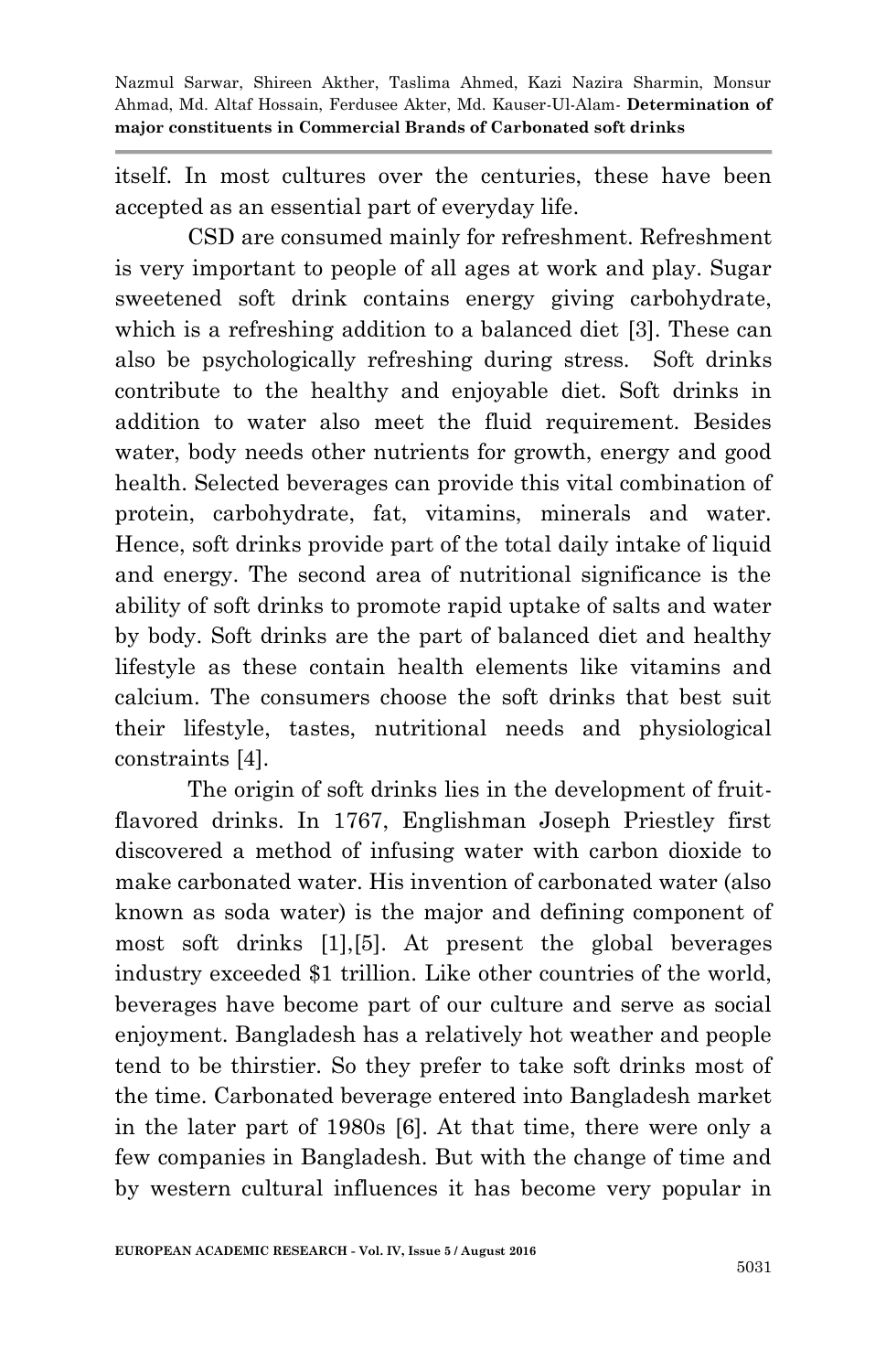Bangladesh. By 2000, more than 12 Beverage Companies started business in Bangladesh and most of them are foreign companies [7].

Since a wide range of beverages industry emerged, increasing demand of CSD needs to ensure high quality during its production. The levels of major constituents like carbonation volume, PH, Titratable Acidity (TA), Brix and Inverted Brix (IB) must be under routine inspection and must confirm with different approved authorities standards. Numerous studies have been published. Manufacturing process of carbonated soft drinks was reported by Stevenson and Howell (1986) [4]. Formulation and unit operation of beverage production was explained by Mitchell (1990) [8]. Ashurst (2005) describes the different quality parameter of CSD [1]. Vasanti *et al.* (2010) explained the correlation between Sugar-Sweetened Beverages and Risk of Metabolic Syndrome and Type 2 Diabetes [9]. Ran *et al.,* (2009) reported Dental erosion and severe tooth decay related to soft drinks [10]. Those studies illustrated mostly formulation and manufacturing of CSD and relationship between high content of major constituents and health risk. But studies that evaluated the quality parameter of CSD are limited in numbers. Therefore, the main objective of this study was to determine major constituents in Commercial Brands of Carbonated soft drinks (CSD) and comparisonal quality analysis among different commercial brands.

# **2. MATERIALS AND METHODS**

#### **2.1. Sampling**

Commercial branded Carbonated Soft Drinks samples (coded as A, B, C , D and E) were purchased from various retail shops in Bangladesh. Samples were coded to overcome the sampling biasness.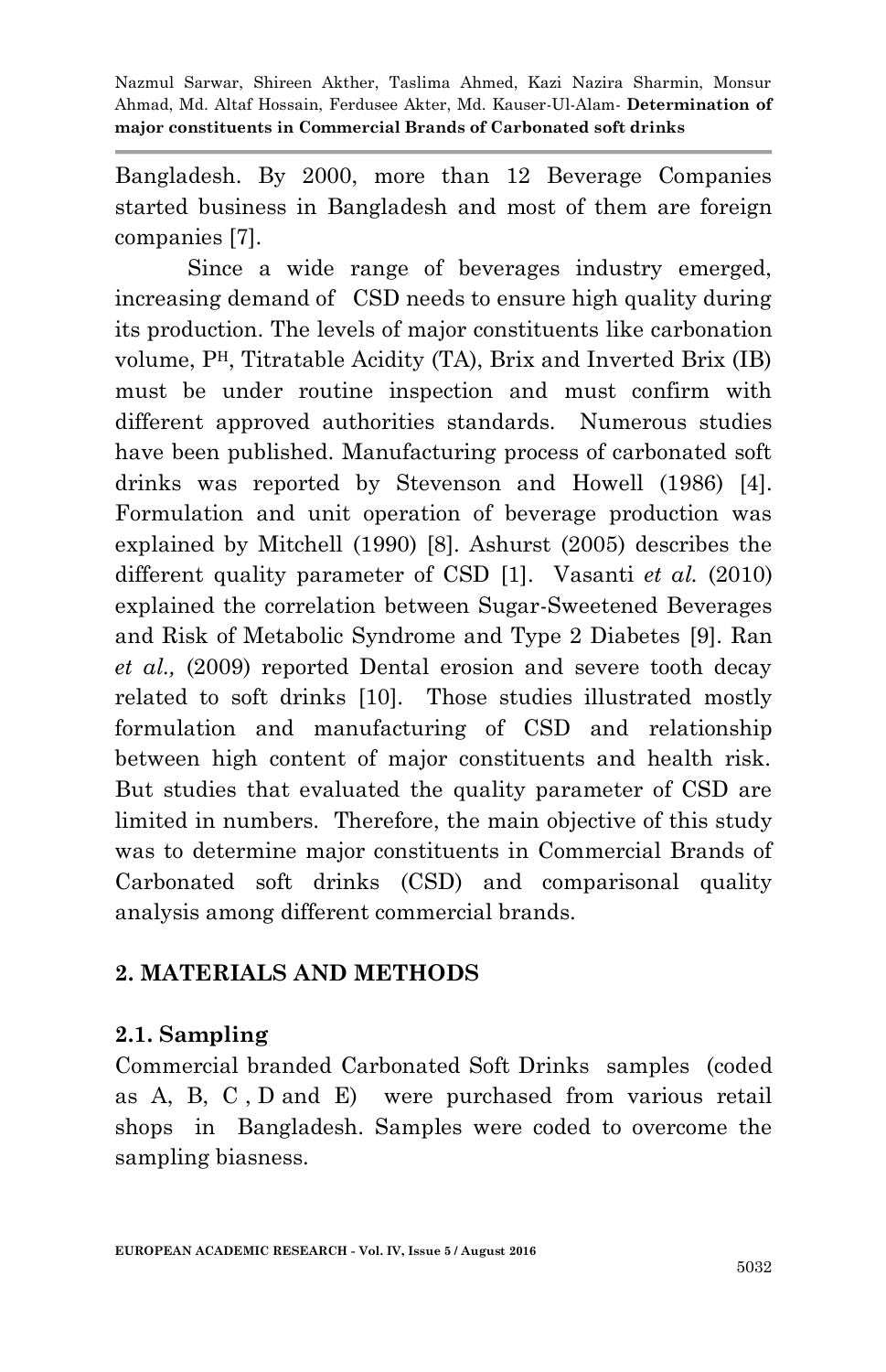#### **2.2. Sample preparation**

Degassing was performed to remove carbonation from the beverage in order to obtain accurate Brix, pH and TA measurement. Air line with filter enclosed with pressure regulator and flow control is used for this purpose. Degassing of samples followed some sequential steps: Collection of samples and warmed it to  $20 - 25^{\circ}$ C. Then 300 ml of the carbonated beverage poured into a clean, dry 500 ml beaker. The air was turn on. Make sure all water or product from previous testing has been blown from pipe of diffuser. Then insert the air tube or diffuser until it rests on the bottom of the beaker. Bubble the air through the beverage at a fixed flow and for the optimum time. Ensured that there was no cross contamination with other samples (e.g. splashing).

#### **2.3. Carbonation Measurements**

Amount of carbonation in a beverage sample measured as a number of gas volumes with Zahm-Nagel Handshake Tester (Somex Ltd, Ballyvourney, Macroom, Co. Cork, Ireland) according to the procedure described in Steen (2005) [11]. Samples were taken and adjust temperature to 40C. The samples were equilibrated by gently inverting 15 times in 30 seconds. The bottle was placed under the tester and followed the method of carbonation measurement. Then maximum pressures and the temperature reading were recorded. Adjust pressure reading with attitude Correction factor if applicable. Corrected Pressure = Gauge Pressure – Altitude Correction Factor. Adjust temperature reading with correction factor, if needed, from the temperature calibration check. Convert pressure and temperature to gas volumes using the Carbonation Volumes Chart or Carbonation Volume slide rule.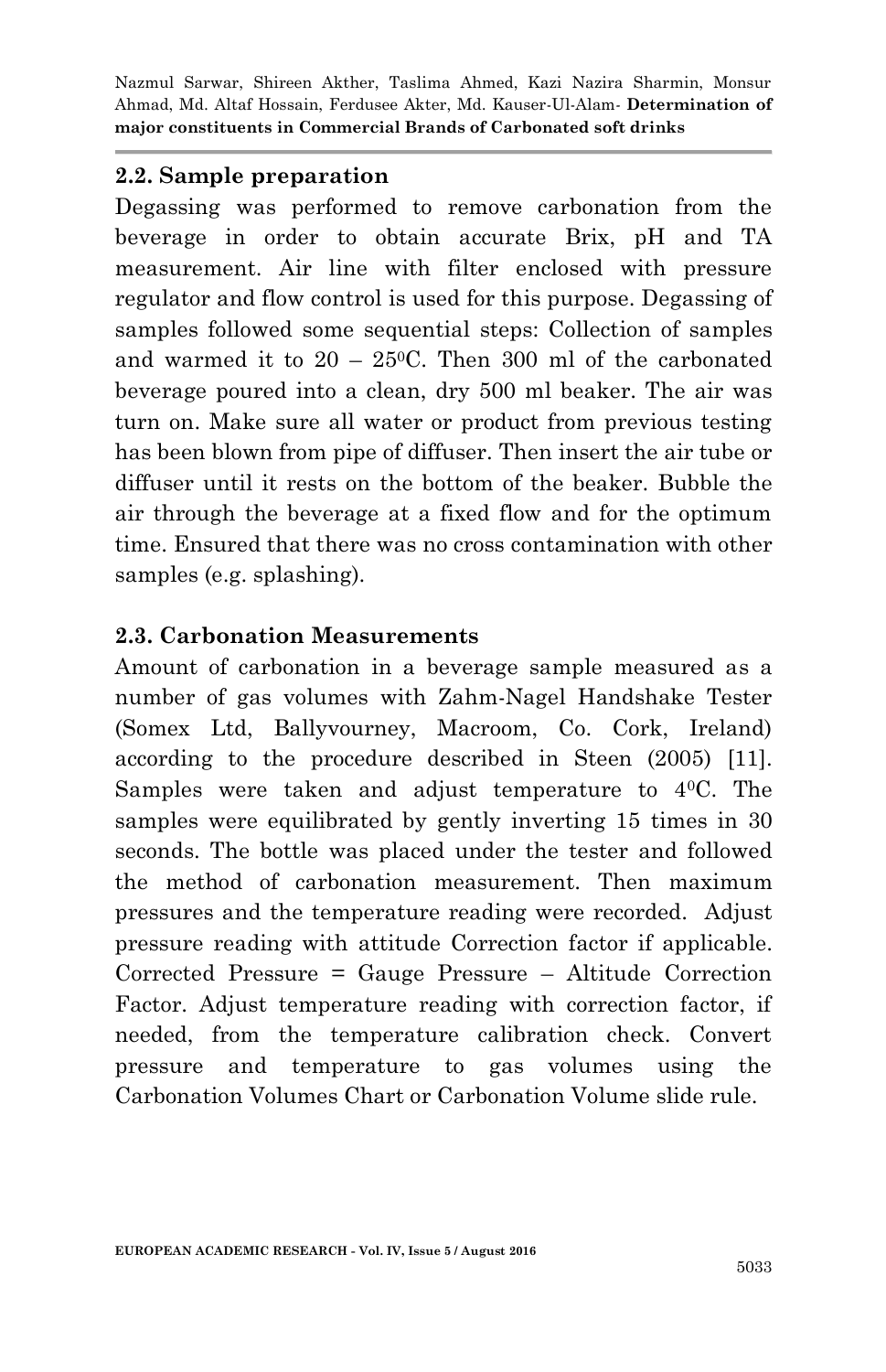### **2.4. Determination of P<sup>H</sup> and Titratable Acidity**

P<sup>H</sup> was measured using a digital P<sup>H</sup> meter (Jenway 3510 pH Meter). The value was shown automatically on the screen. The titratable acidity of the CSD was obtained by titration method. Burette filled with 0.1 Normal sodium hydroxide solutions to the zero line. Then Pipette 100.0 ml of degassed sample beverage into a clean and dry 250-mL beaker. Carefully place a clean, dry, stirring bar into the beaker. Place the beaker on the magnetic stirrer, and turn the stirrer on so the sample is gently agitated. Rinse the electrode with de ionized water then immerse the bottom 1/3 of the electrode in the sample. Allow the pH reading to stabilize and record the beverage PH. Titrate the sample slowly with the 0.1N NaOH. The burette spout should be over the beverage, and slightly below the top of the beaker. Continue to add NaOH until the pH meter reads constant 8.75. Be careful not to overshoot 8.75 pH. Close the burette valve. Read the liquid level in the burette to the nearest 0.05ml. Consider this reading as the titer. If the NaoH solution normality is 0.100 N, then no correction is needed. If the sodium hydroxide solution normality is not 0.100 N, then multiply the titer by the correction factor. Calculations: Actual TA = Titer x NaOH Correction Factor.

#### **2.5. Determination of Brix and Inverted Brix**

Brix measurement was done with digital refract meter in temperature compensation mode (Model J157, Rudolph Research Analytical, USA). It measures the weight of dissolved solids in final beverages. Degassed CSD samples were directly placed in Clean and dry prism of refractometer. Then Close the top, if so equipped and wait about 20 seconds for temperature stabilization. Brix reading was taken.

Brix inversion was also done with bench refract meters. It measures the change of sucrose molecule into the simple molecule of glucose and fructose. For measurement of Brix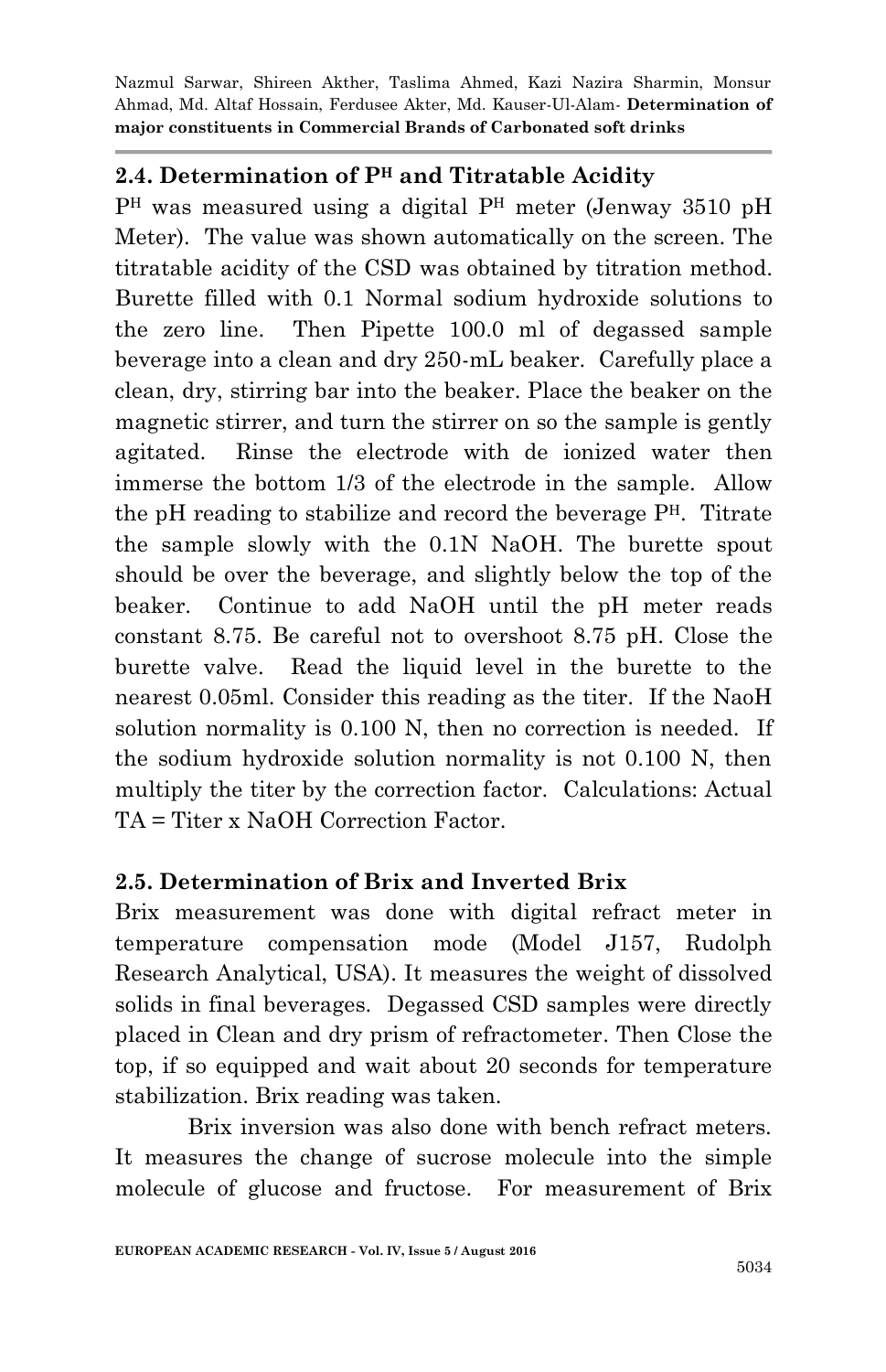inversion degassed CSD samples were then transferred into a sealable vival. About 0.4ml of 2.5N HCl per 35 ml sample to all non-carbonated beverages was added. Those were capped and sealed the vial to ensure no moisture loss or gain during the hot water bath. Samples were then placed in 100<sup>o</sup>C water bath for 40 minutes. Then sealed samples were removed and placed in cooling bath until samples temperature were approximately 200C. Gently shaken vial to mix any condensed water collected along the inside. Sample testing was done as described in the appropriate Brix test procedure.

# **2.7. Statistical Analysis**

The obtained data were stored in Microsoft Excel 2007 and then exported into SPSS Version 16.0 software (SPSS Inc., USA) for statistical analysis. Descriptive analysis was performed by using percentages, mean and standard deviation for different variables. Finally one -way ANOVA was used to compare the level of major constituents in CSD. The level of significance was set  $\leq 0.05$ .

# **3. RESULTS AND DISCUSSIONS**

# **3.1. Carbonation Volume**

Carbonation Volume of CSD in five commercial brands were estimated and the results are illustrated in Figure 1.



**Figure 1. Carbonation Volume of Carbonated Soft Drinks**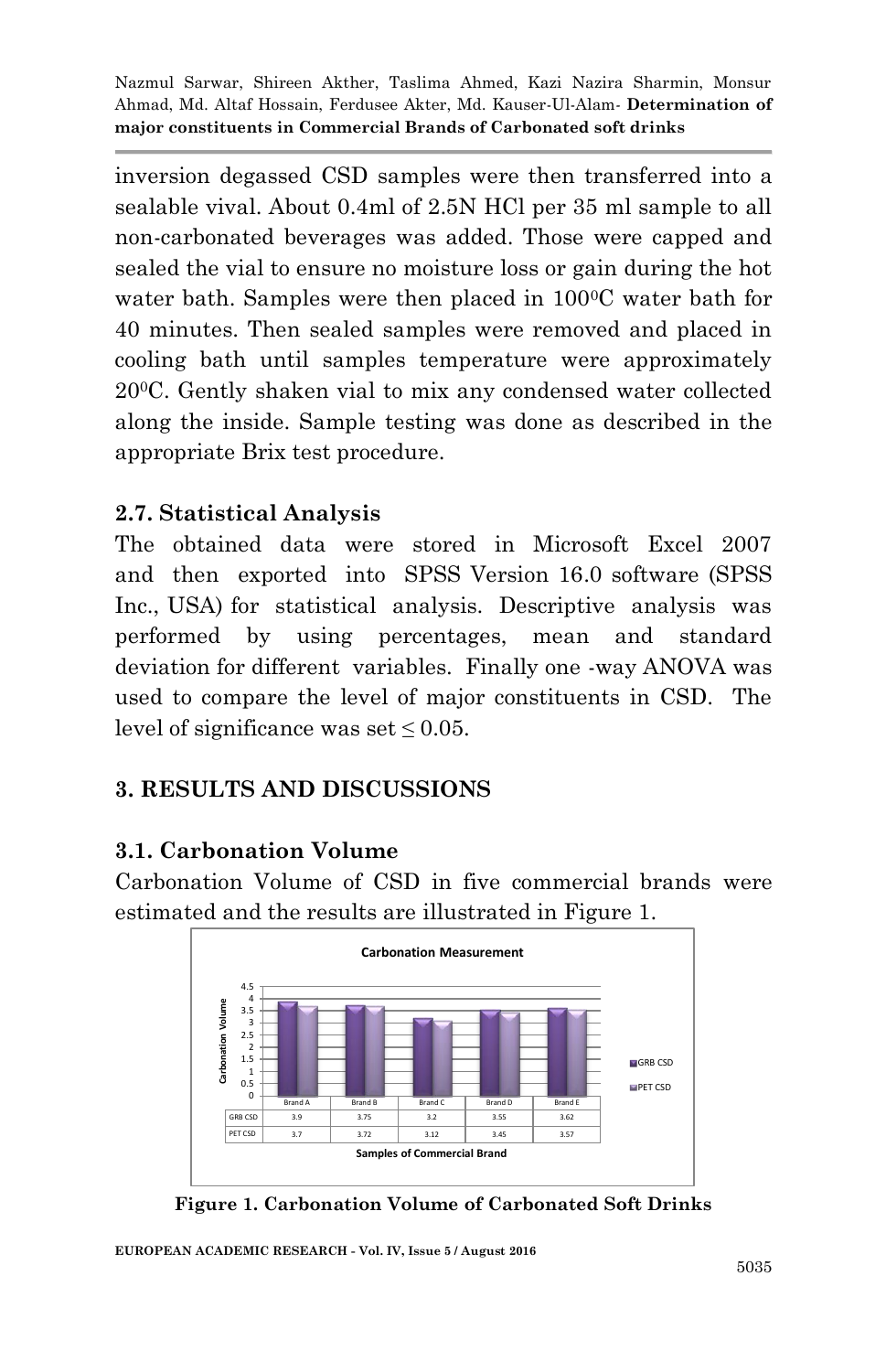Carbonation Volume of CSD in five commercial brands was found in the range 3.12-3.90. The higher Carbonation Volume was obtained in samples of Brand A (3.90±0.2) and low in sample C  $(3.12\pm0.4)$  as presented Figure 1. These values are more than 2.4 volume reported by Ayres et al. (1980), more than 3.2 volume reported by Ranganna (1977) and more than the range of 2.8- 2.9 volume recorded by Omer (2004) [12], [13], [14].

Soft drinks contain water, sweetener (8-12%, w/v), carbon dioxide  $(0.3-0.6\% \text{ w/v})$ , acidulants  $(0.05-0.3\% \text{ w/v})$ , flavorings (0.1-0.5% w/v), colorings (0-70 ppm), chemical preservatives, antioxidants (<100 ppm), and/or foaming agents (e.g., saponins up to 200 mg/mL) [15]. Some types of soft drink use Sugar substitutes are also added by some types of CSD if Consumption in large quantities of CSD ingredients may be hazardous to health. At present there is a trend to produce ever wider ranges of more specialists CSD, but there is also pressure to minimize the use of, in particular, artificial and synthetic additives and ingredients. The carbonation of CSD varies from 1.5 to 5 g/L. Carbonation process utilizes physical characteristics such as temperature, pressure, surface area and contact time to facilitate the absorption of carbonation into the beverage. The most common system in use is the saturation or carbonation tank. In this system beverage is distributed over cooling plates in a pressure CO2 atmosphere. As the beverage is chilled, it absorbs carbonation. This process provides extra sparkle, mouth feel, flavor and sharpness to the drink [16]. It also makes the drink more acidic and helps preserve soft drinks for longer time [17]. As CSD intended for human consumption are covered by national and international regulations based on codes and standards, the ingredients that are used in CSD must comply with all applicable safety requirements.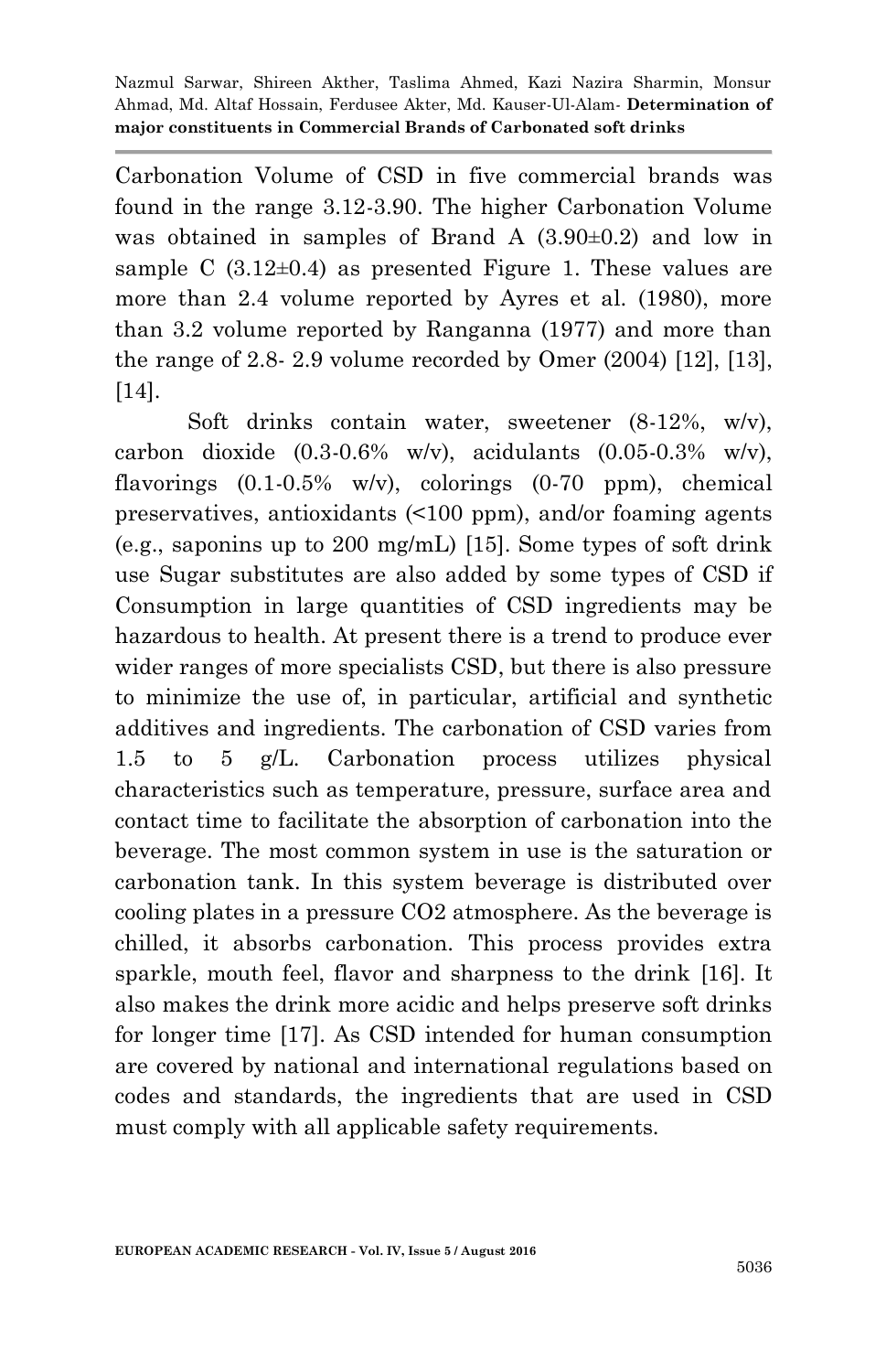# **3.2. P<sup>H</sup> and Acidity**

P<sup>H</sup> and Acidity of CSD in five commercial brands were estimated and the results are illustrated in Figure 2. P<sup>H</sup> of CSD in five commercial brands was found in the range 3.2-4.0. The higher  $P<sup>H</sup>$  was obtained in samples of Brand A, D, E (4) and low in Brand B (3.2) as presented Figure 2. These values are more than what was reported by Ranganna (1977) and Ayres et al. (1980), which were 3.01 and 3.0, respectively [12], [14]. These results are within the range of 2.5-4.03 reported by Mohamed and Mustafa (1978) and the range of 3.7-3.9 recorded by Omer (2004) [13], [18].



**Figure 2. P<sup>H</sup>of Carbonated Soft Drinks**



**Figure 3. TA of Carbonated Soft Drinks**

TA of CSD in five commercial brands was found in the range 9.15-12.29. The higher P<sup>H</sup> was obtained in samples of Brand A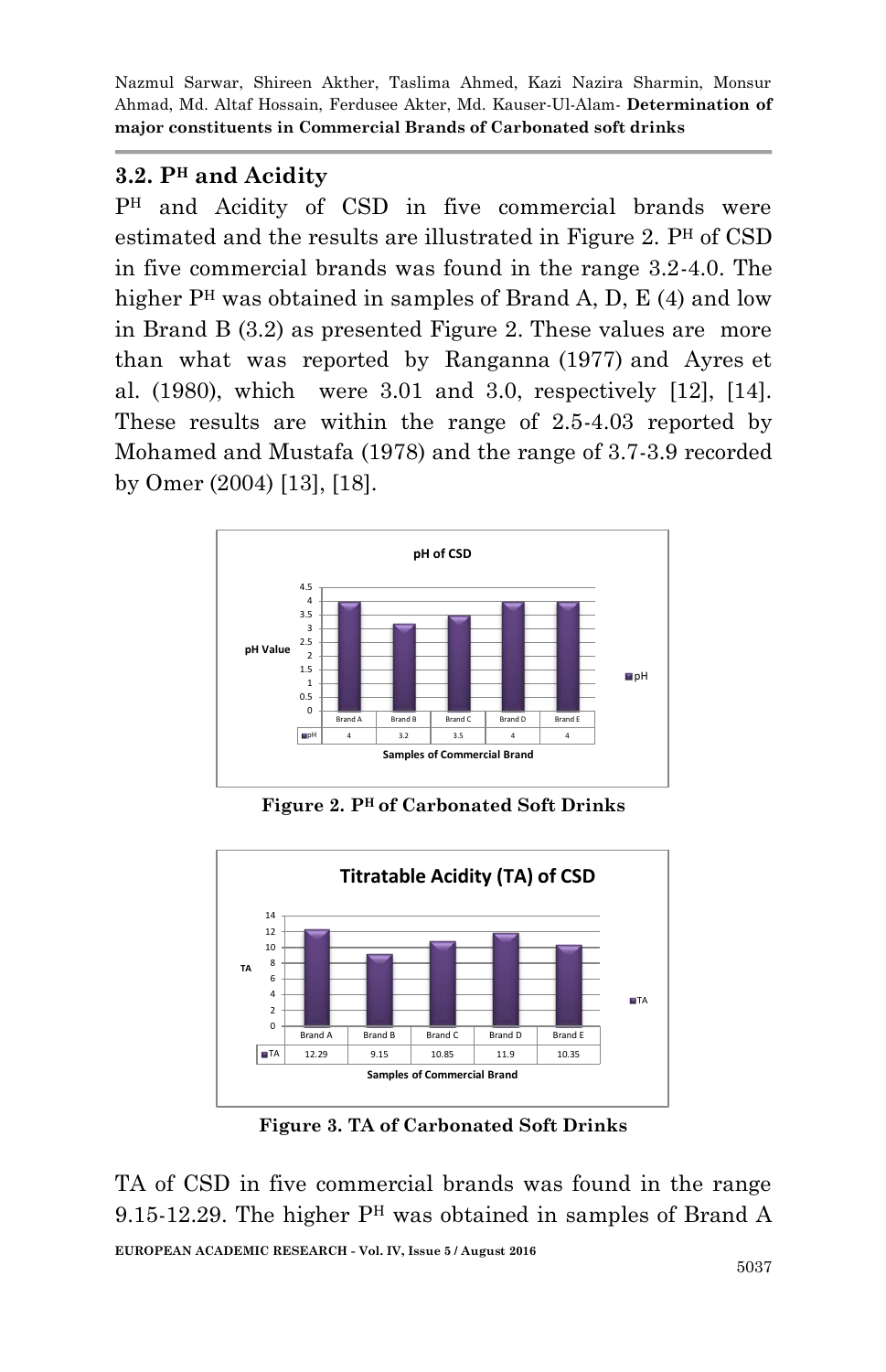$(12.29\pm0.2)$  and low in Brand B  $(9.15\pm0.2)$  as presented Figure 3.

Acidity regulators or acidulants are used in CSD to improve their taste by balancing the sweetness. The acidulants stimulates the flow of saliva in the mouth due to their thirstquenching properties. The acids act as mild preservatives as they reduce the pH level of the product. Citric acid (E 330) is the first choice for use as an acid regulator in most of the CSD. The addition of citric acid has several additional benefits, such as enhancing the activity of beneficial antioxidants and adding aroma. When strong flavor enhancement is required then malic acid (E 296) is used. Phosphoric acid (E 338) has a strong effect on pH and is commonly used to give a specific taste to drinks [15]. High amount of acidulants intake is associated with adverse health effects such as "hyperphosphatemia," that can lead to kidneys damage, mineral abnormalities, vascular calcification and cardiovascular disease. As low acid concentration has importance in killing gastrointestinal bacteria in the body but low pH could cause teeth erosion [19]. The effect of low pH has been shown in so many studies to be responsible for tooth decay especially when the acidity (acid concentration per litre) of the soft drink is high [20]. So the acidity of CSD must be low to minimize the risk of causing tooth erosion and make soft drinks relatively save for consumption.

#### **3.3. Brix and Inverted Brix**

Brix and Inverted Brix of CSD in five commercial brands were estimated and the results are illustrated in Figure 4.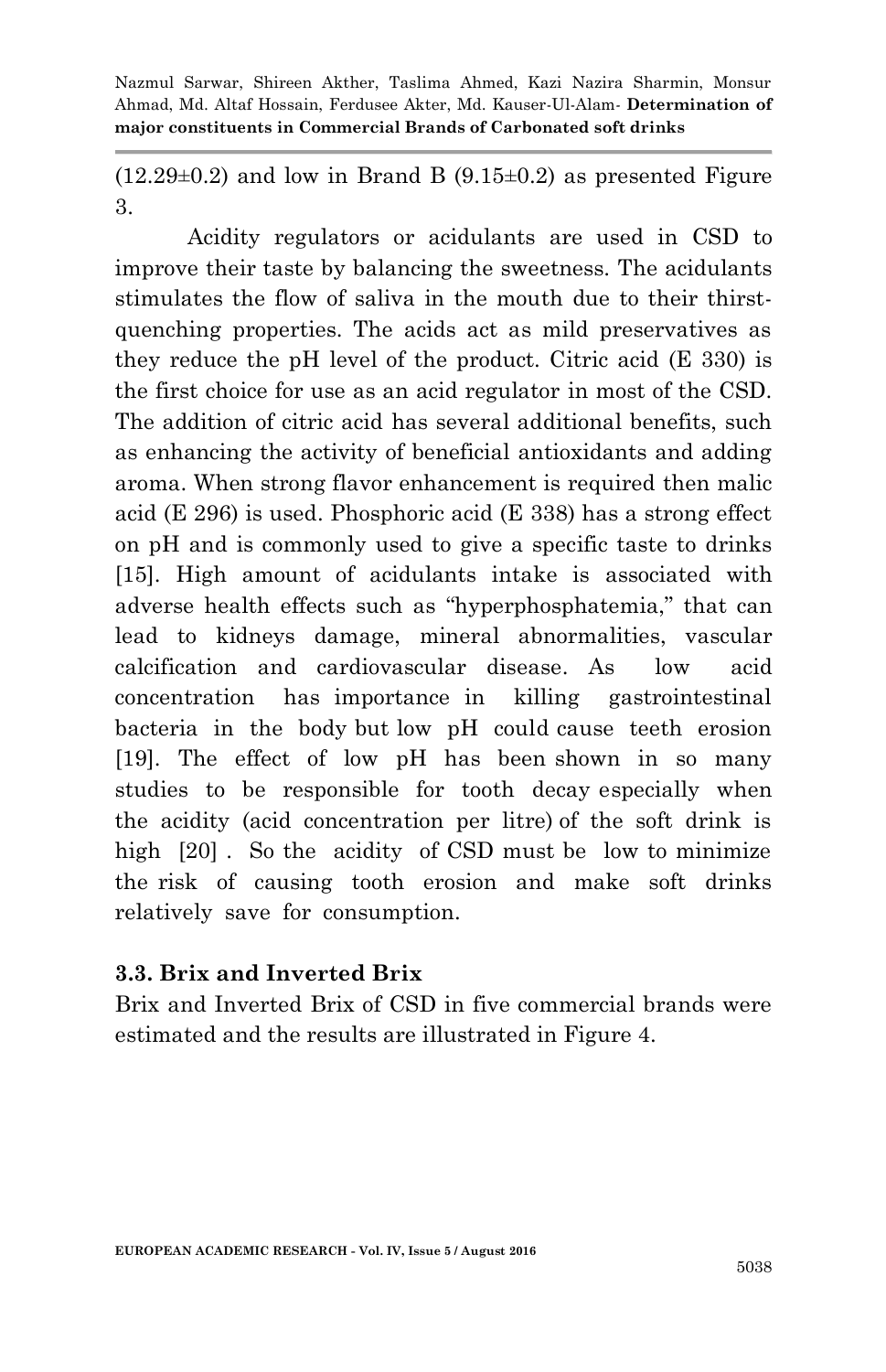

**Figure 4. Brix and Inverted Brix of Carbonated Soft Drinks**

Brix of CSD in five commercial brands was found in the range 10.52-13.35. The higher P<sup>H</sup> was obtained in samples of Brand D  $(13.35\pm 20)$  and low in Brand B  $(10.52\pm 0.2)$  as presented Figure 4. Inverted Brix of CSD in five commercial brands was found in the range 11.40-13.72. The higher  $P<sup>H</sup>$  was obtained in samples of Brand D  $(13.72\pm0.3)$  and low in Brand B  $(11.14\pm0.3)$  as presented Figure 4. These values are similar to the values reported by Ayres *et al.* (1980) and Ranganna (1977) which were 12.6 Brix and 11.04 Brix respectively [12], [14]. This result is within the range of 10.3- 17.8 Brix reported by Mohamed and Mustafa (1978) and below the range of 15.5- 16.1 Brix reported by Omer (2004) [13], [18].

Soft drinks usually contain between 1% and 12% sugar (w/w) with the exception of zero calorie products. It is well known, overconsumption of sugars can cause negative health effects, such as obesity, diabetes mellitus, or nonalcoholic fatty liver disease, weight gain [21]. Fructose consumption through CSD leads to the formation of advanced glycation end products, which may be factors in the onset of diabetes, hasten aging processes, and cause thickening of artery walls [22]. Due to health concern of consumer, the Brix content must be within approved standard of regulatory authorities.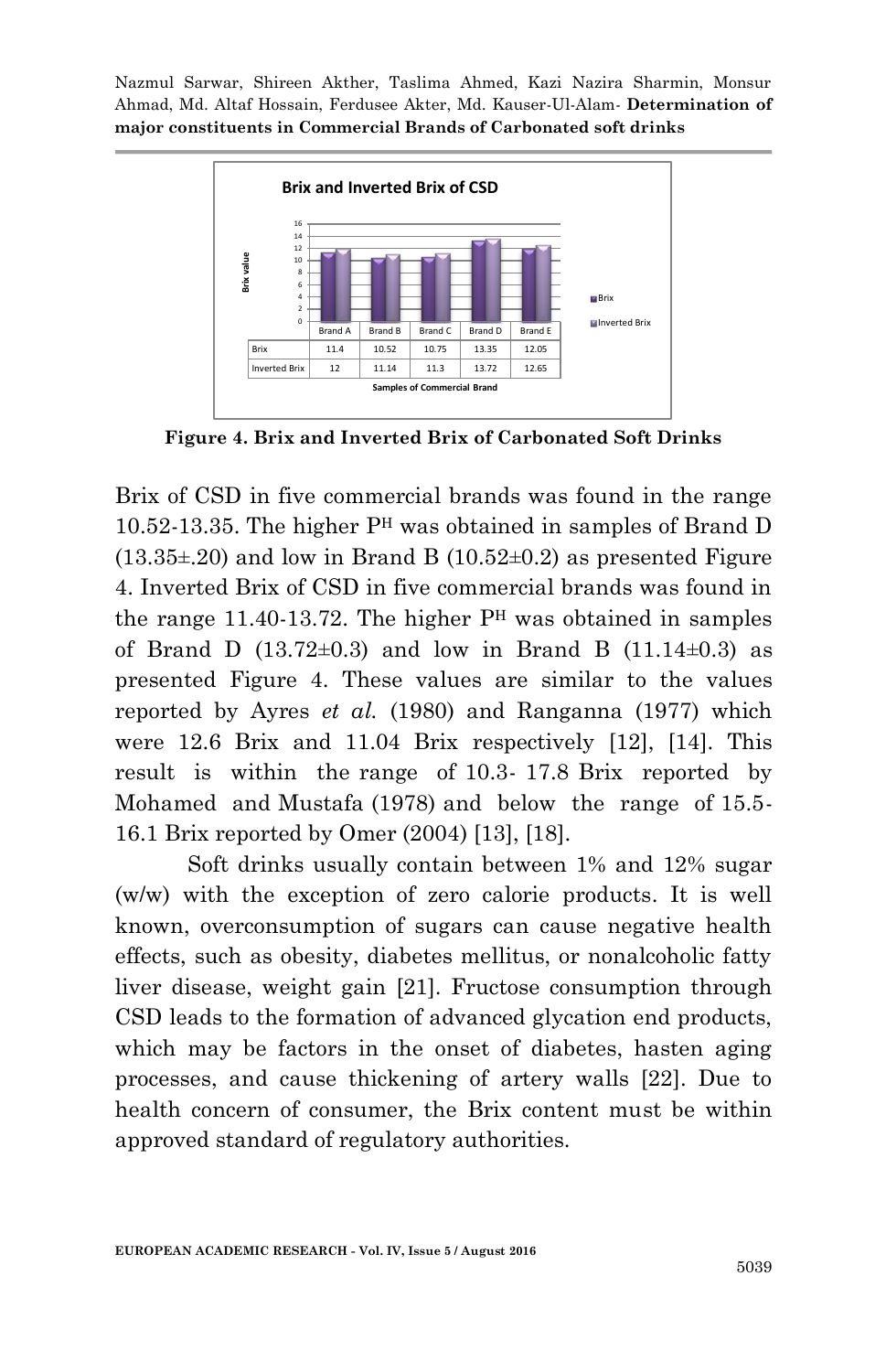### **4. CONCLUSIONS**

The variation present in major constituents among commercial brands of CSD gives it the characteristic taste which justifies its frequent consumption. Sometimes the values were above the accepted limits for consumption. However, high concentration of these major constituent in CSD along with high consumption gives room for the health risk. As such, soft drink consumption may constitute a major public health concern and thus, there is need for regulatory bodies to monitor and control the quality of the carbonated soft drinks in order to ensure safe consumption and minimize the possible underlying risk. Manufacture needs to ensure standard limits of the major constituents in carbonated soft drinks. Quality assurance and control should be ensured during production. High quality raw materials need to use during production of carbonated soft drinks. Therefore, it will convey beneficial to consumers.

# **5. Acknowledgement**

We are thankful to Department of Food Processing and Engineering, Chittagong Veterinary and Animal Sciences University, Chittagong, Bangladesh for the financial and technical help supplies during this study.

# **REFERENCES**

- [1] Ashurst, P.R., 2005. Chemistry and Technology of Soft Drinks and Fruit Juices. Blackwell Publishing, Oxford, p104.
- [2] Dorota, K., 2015. Health Safety of Soft Drinks: Contents, Containers, and Microorganisms, BioMed Research International 128697, 1-15.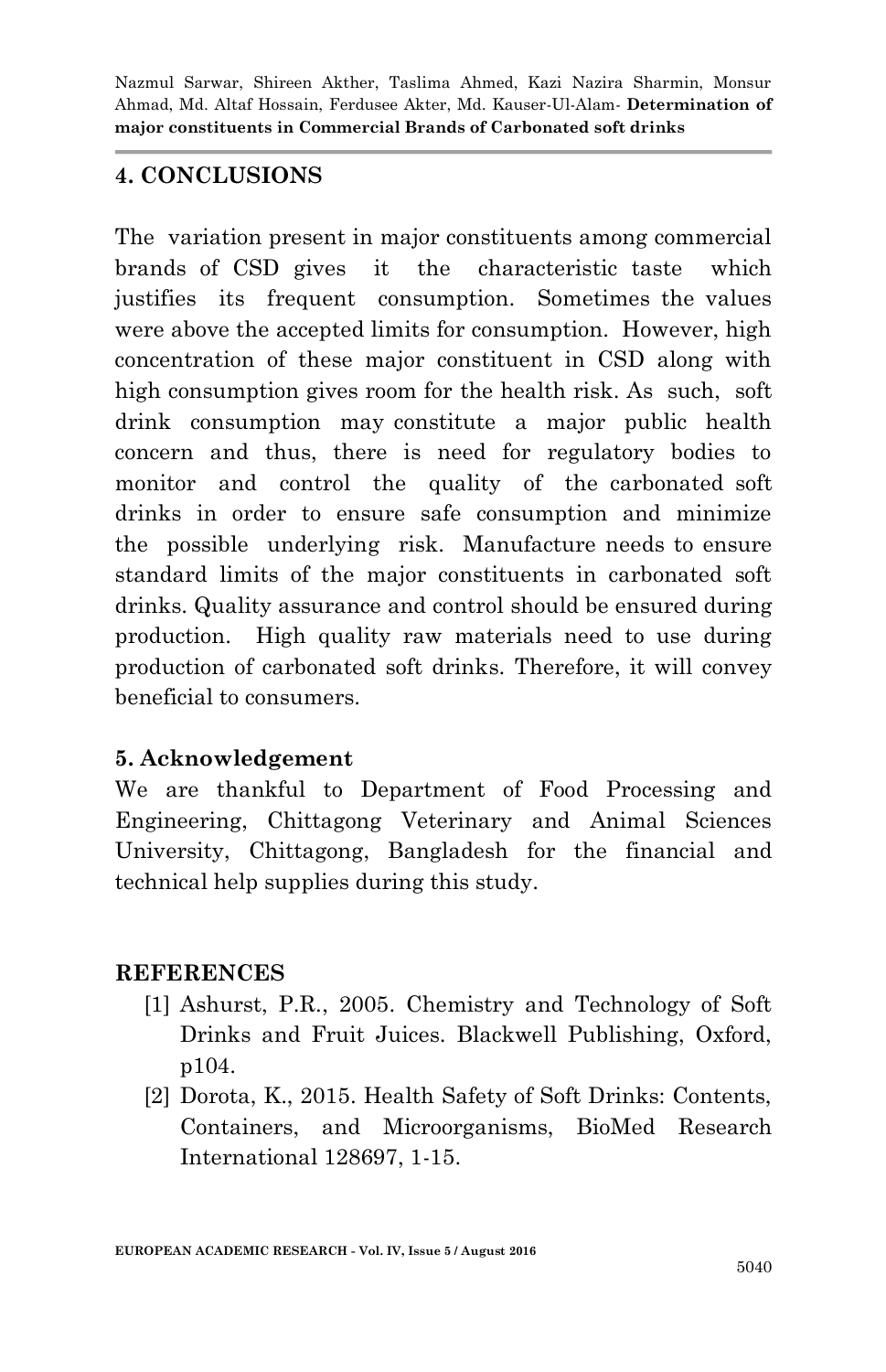- [3] Engwa, G., Ihekwoaba, J., Ilo, S., Unaegbu M., Ayuk, E., Osuji, G., 2015. Determination of some soft drink constituents and contamination by some heavy metals in Nigeria, Elsevier, Toxicology Reports 2 : 384–390.
- [4] Downes, J.W., 1990. Production and Packaging of Noncarbonated Fruit Juices and Fruit Beverages, Blackie & Son Ltd, Glasgow, 423.
- [5] Stevenson and Howell, 1986. The Manufacture of Aerated Beverages, Cordials, etc. Own Trade Publicity, London, p66.
- [6] Arafat, A. M. 2011. Consumer Choice of Soft Drinks: A Causal Path Analysis. Accessed February 24, 2016. [http://dspace.ewubd.edu/handle/123456789/378.](http://dspace.ewubd.edu/handle/123456789/378)
- [7] Ahmed, F. 2015. Food and beverage marketing in Bangladesh: A study on ACME Agrovet and Beverage. Accessed February 24, 2016[.http://dspace.library.daffodilvarsity.edu.bd:8080/ha](http://dspace.library.daffodilvarsity.edu.bd:8080/handle/123456789/1422) [ndle/123456789/1422.](http://dspace.library.daffodilvarsity.edu.bd:8080/handle/123456789/1422)
- [8] Mitchell, A. J., 1990. Formulation and Production of Carbonated Soft Drinks. Blackie, Glasgow and London, p102.
- [9] Ran, C., Hui, Y., Mei-ying, S., Tao H., and Xue-dong Z., 2009. Dental erosion and severe tooth decay related to soft drinks: a case report and literature review, J Zhejiang Univ Sci B. 10(5): 395–399.
- [10] Vasanti, S., Barry, M., George, A., Jean-Pierre, D., Walter, C., and Frank, B. 2010. Sugar-Sweetened Beverages and Risk of Metabolic Syndrome and Type 2 Diabetes A meta-analysis Diabetes Care, 33(11): 2477- 2483.
- [11] Steen D. 2005. Carbonated beverages. In: Ashurst, editor. Chemistry and technology of soft drinks and fruit juices. Oxford, U.K: Blackwell Publishing Ltd. p150-81.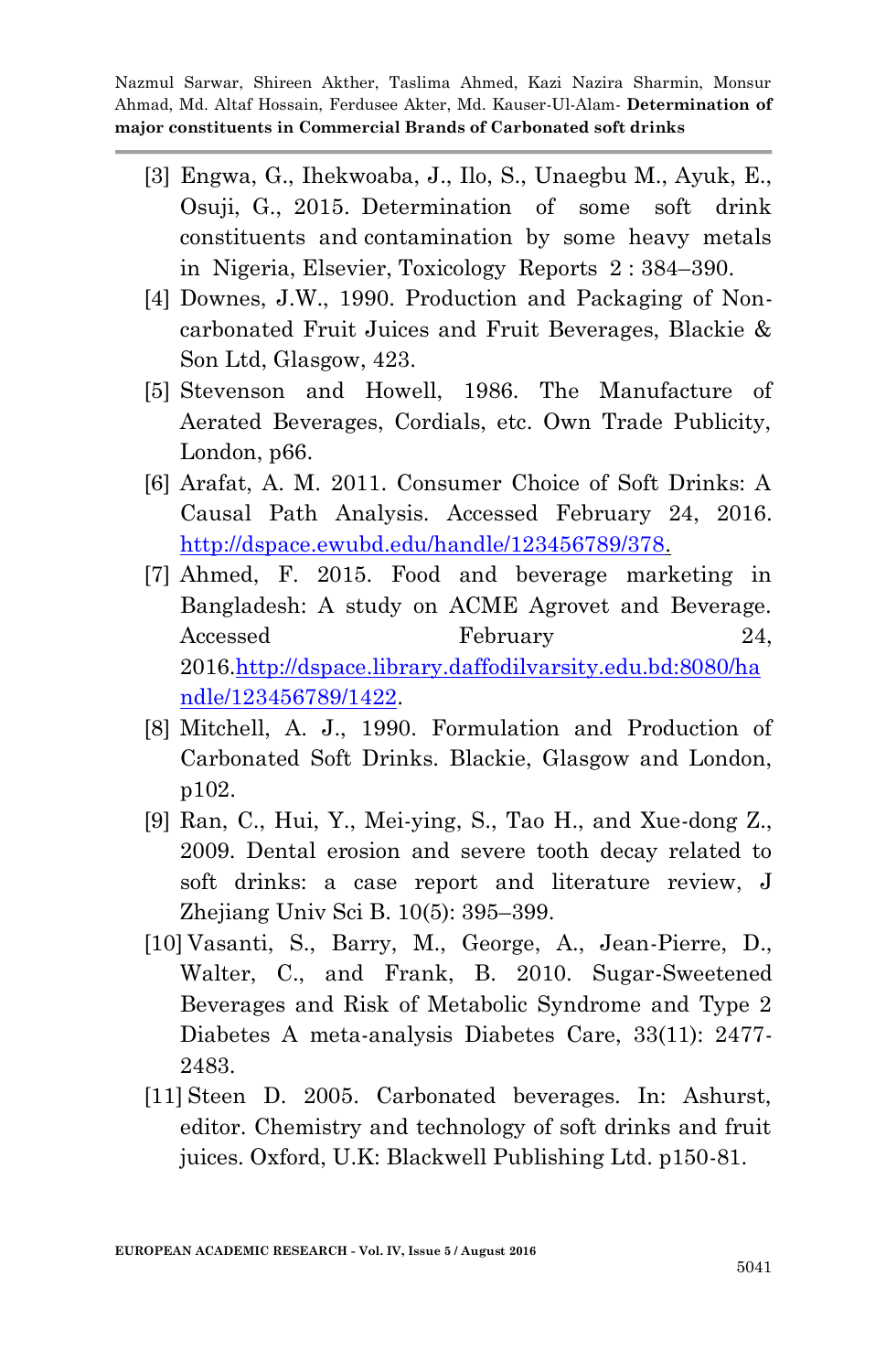- [12] Ayres, J.C., Mundt, J. O. and Sandine, W.E. 1980, Microbiology of foods. W.H. Freeman and Company, San Francisco.
- [13] Omer, B.M. 2004. Preparation and quality aspects of hulu-mur carbonated beverage. M.Sc. Thesis, University of Gezira, Sudan.
- [14] Ranganna, S. 1977. Manual of analysis of fruit and vegetable products. Tata McGraw-Hill Publishing Company, New Delhi, India.
- [15] Kregiel, D. 2015. Health safety of soft drinks: contents, containers, and microorganisms. BioMed research international, 2015:128697.
- [16] Taylor, B. 2006. Ingredients and formulation of carbonated soft drinks, in Carbonated Soft Drinks: Formulation and Manufacture, D .Steen and P.R. Ashurst, Eds., Blackwell Publishing, Oxford, UK p.48– 86.
- [17] Korzeniewska, K., Filipkowska, Z., Domeradzka, S. and Włodkowski, K. 2005. Microbiological quality of carbonated and noncarbonated mineral water stored at different temperatures," Polish Journal of Microbiology 54:27–33.
- [18] Mohamed, A. and Mustafa, M. M. 1978. Yeast spp causing spoilage in carbonated beverages in the Sudan. Sudan, J. Fd. Sci. Technol. 10: 55-64.
- [19] Bamise, C.T., Kolawol, K. A. and Oloyede, E. O. 2009. The determinants and control of soft drinks-incited dental erosion, Rev. Clín. Pesq. Odontol 5(2):141–154.
- [20] Larsen, M. J. and Nyvad, B. 1999. Enamel erosion by some soft drinks and orange juices relative to their pH, buffering effect and contents of calcium phosphate, Carr. Res. 33:81–87.
- [21] Fitch, C. and Keim, K.S. 2012. Position of the Academy of Nutrition and Dietetics: use of nutritive and